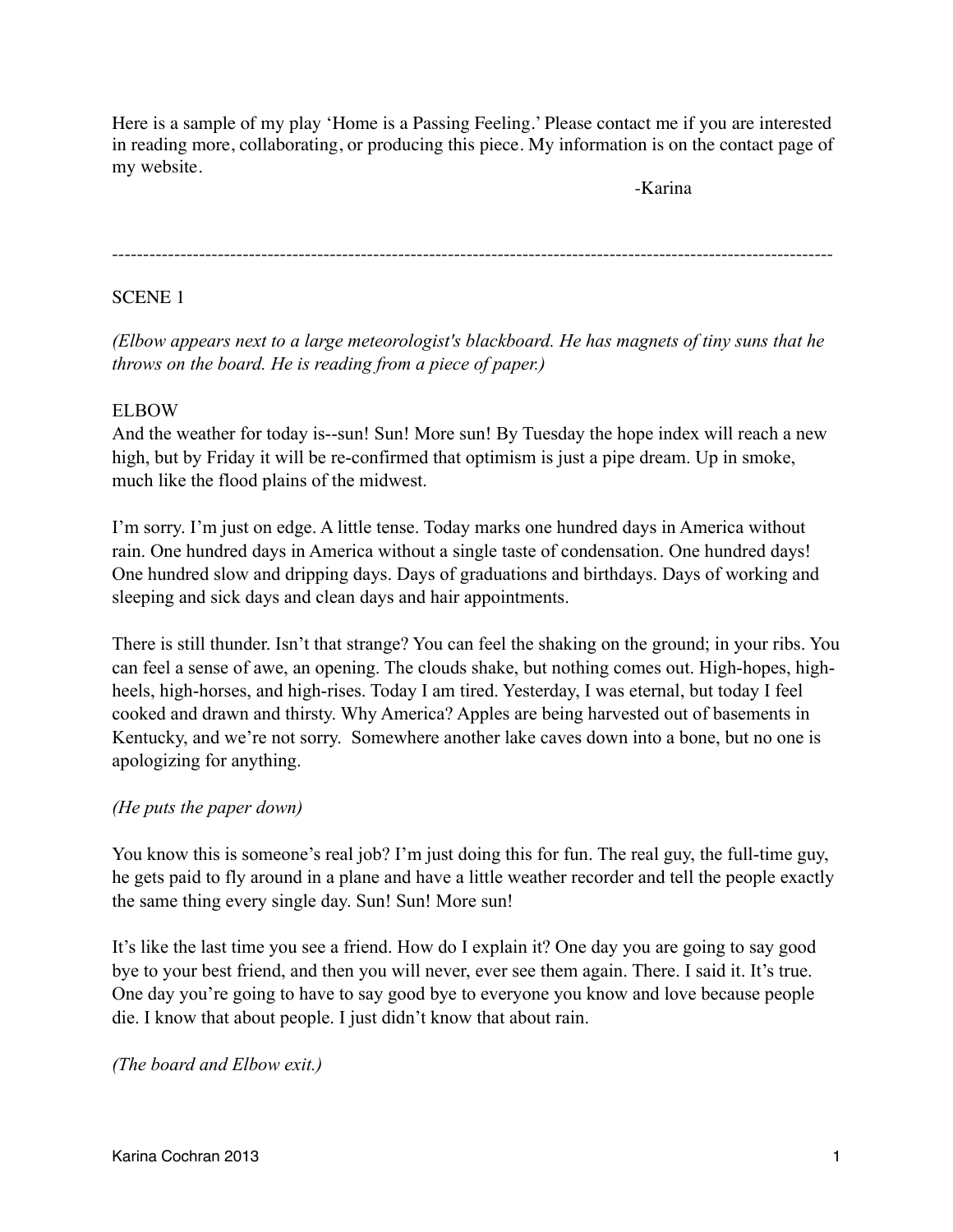#### SCENE 2

*(Enter a lounge area, the back room of a disheveled tattoo shop. On the walls are pictures of stereotypical tattoos. A dragon, a unicorn, a mermaid, a ship. No pictures of roses should be hanging up. There is a large mirror in the room, and a sink in the corner.)*

*(Enter JAMIE (23) and JEREMIAH (30). Jeremiah has grungy but approachable look. Jamie has a freshly tattooed rose on her arm. It is still slightly pink)*

#### JAMIE

Jesus christ, man. Jesus Christ! I said a Sunflower! Sunflower. SUNFLOWER. Yellow not red, big not small, rough, not smooth, happy! Not Sad! Roses are sad. Super sad. If I wanted a rose I would have asked for it! I would have said "Rose." Fucking Rose.

JEREMIAH I don't know what came over me.

JAMIE Jeremiah, Jesus! Great, just great. You DUMB ASS.

JEREMIAH A rose is better than a sunflower anyway, my opinion.

JAMIE That's for me to decide. It's not your arm, is it?

JEREMIAH We've gone over this. We've been talking about it since 2:15.

JAMIE Fuck you!

*(She goes and looks in the mirror)*

### JAMIE

This is like a bad dream where you toss and turn, dreaming you're naked in the middle of the street. Cars are whizzing past you. Suddenly you become a dog. Then you become a tree. Then you become a deer. You're running, panting, homeless. Then you wake up and find you've ripped off all your clothes and they're lying in a pile on the floor.

JEREMIAH I've never had that dream.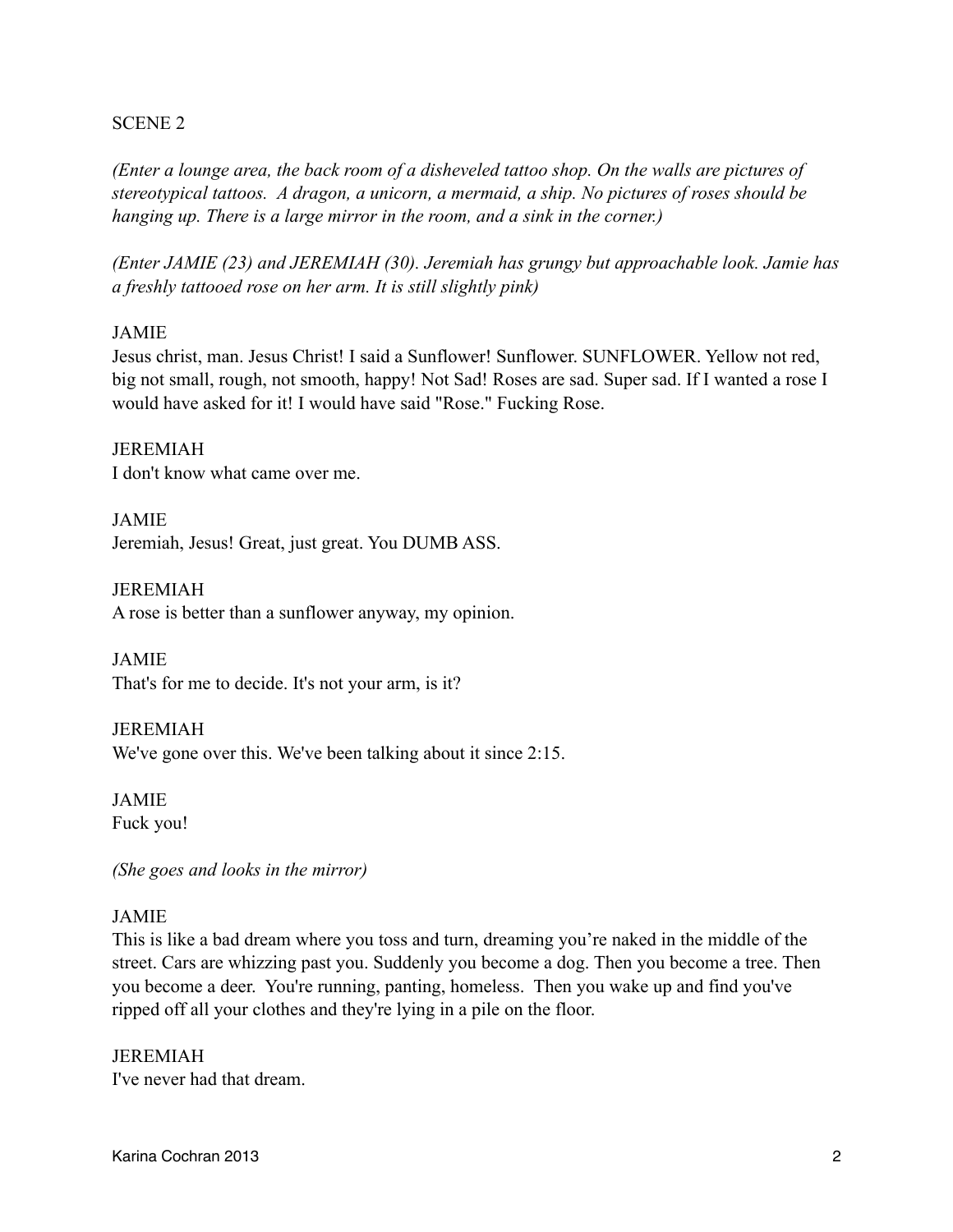JAMIE Ohhhh. Look at that ugly sucker. Look at it! Just look!

JEREMIAH

I'm really hungry. You want to get something to eat? Maybe some Chinese food?

KENIZE

Why is this mirror so large? I can't hide from it. It's staring at me.

JEREMIAH Just look away for a second.

## JAMIE

I know! I'll go to sleep and wake up and I'll have a normal arm again. One with just a few freckles and no flower of any kind. Jeremiah, what made you do it? Just try. Try and explain it to me. What happened?

JEREMIAH I don't know! Shit. I haven't had any water today. Not one glass.

JAMIE

You have to take this off. You have to fix it and take it off and then design a sunflower over it.

JEREMIAH You should have a glass of water too, yeah?

*(Jeremiah fills up two glasses of water.)*

JAMIE

How can I ever love my body again? How? How can I ever look at my body again in the same way?

# JEREMIAH

Dehydration is proven to cause depression, at least that's what my grandma told me. So… uhm….what I'm saying is, now is not the time to skimp on the six glasses a day.

### JAMIE

Shit! I can't look at you right now either.

*(Pause. He hands her a cup of water. She takes it and drinks it. After a few sips she starts to cry.)*

### JEREMIAH

Karina Cochran 2013 3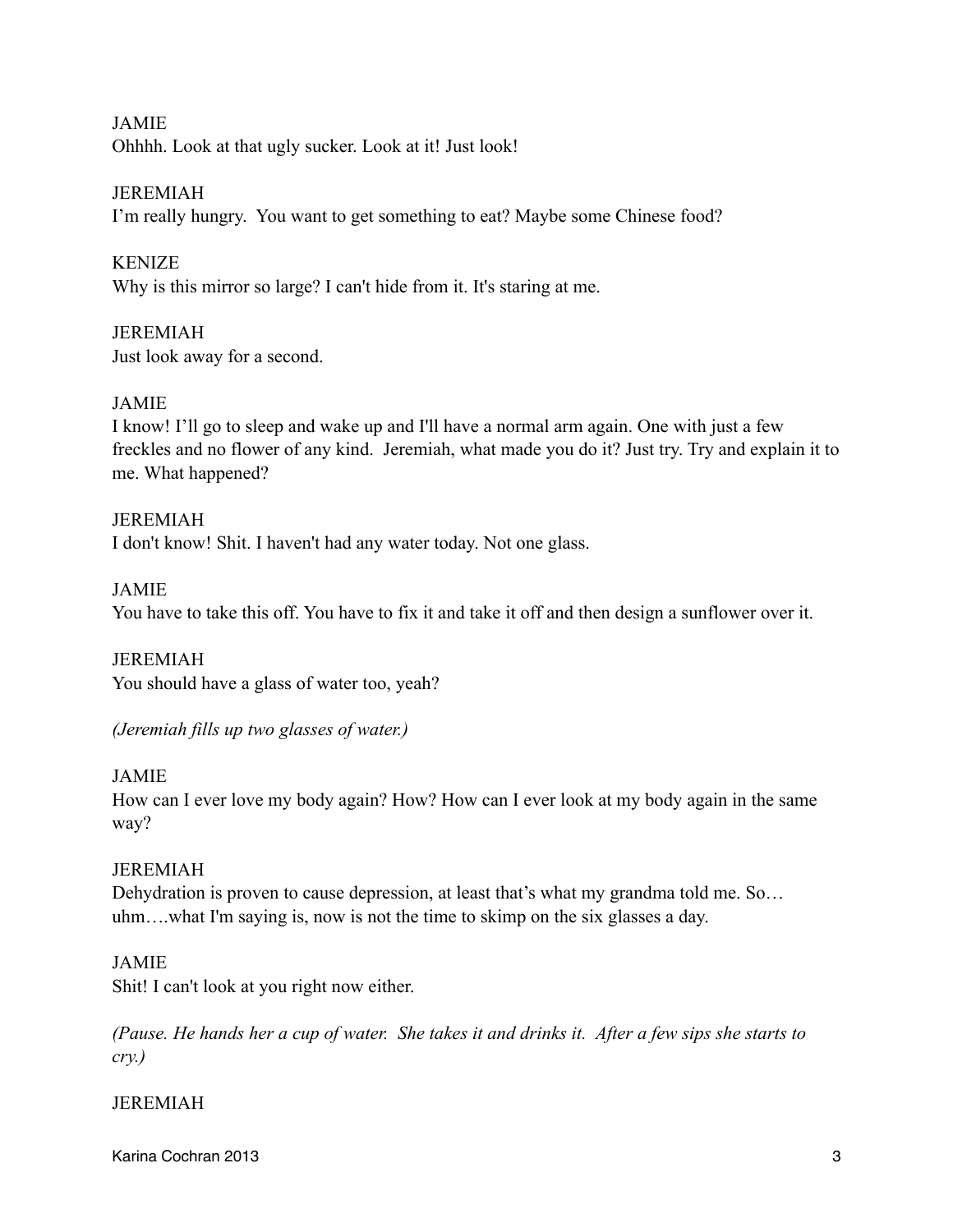I'm sorry. I really don't know what came over me. It was like I saw myself doing it, but I had no control. It was an out of body experience. I'll have to always carry a water bottle around with me, I guess.

JAMIE I guess so. Really!

*(Jamie goes to the mirror and takes a bar of soap, rubbing it violently over her tattoo and splashing water on it. It is still there. She looks back at the mirror and cries a little more.)*

JAMIE Screw you, mirror.

## JEREMIAH

Want to go...I don't know...do you want to go to the park?

### JAMIE

No, I don't wanna go to the park! Do I look like I want to go to the park? The park is full of townies.

## JEREMIAH

Naw, there's no townies in the park. What time is it?

JAMIE Five fifteen.

### JEREMIAH

Alright! Then right now there are *somebodies* in the park. People who do shit, and do it right. People who work in...museums. Big pretty museums. People who paint paintings that hang in museums. People who have yearly memberships to visit museums whenever they please. They take their kids and say, "Hey kid, there is a painting made with bunch of little dots of people who hang out in the park, just like we hang out in the park. Because those people in the painting are somebodies, just like we are"

### JAMIE

There are only two kinds of people is this world-somebody's and townies.

JEREMIAH So let's go, yeah?

### JAMIE

I don't know. I'm still depressed. I got a baby face, I got a rose on my arm. I got hoodoo voodoo hair. I'm beat to shit.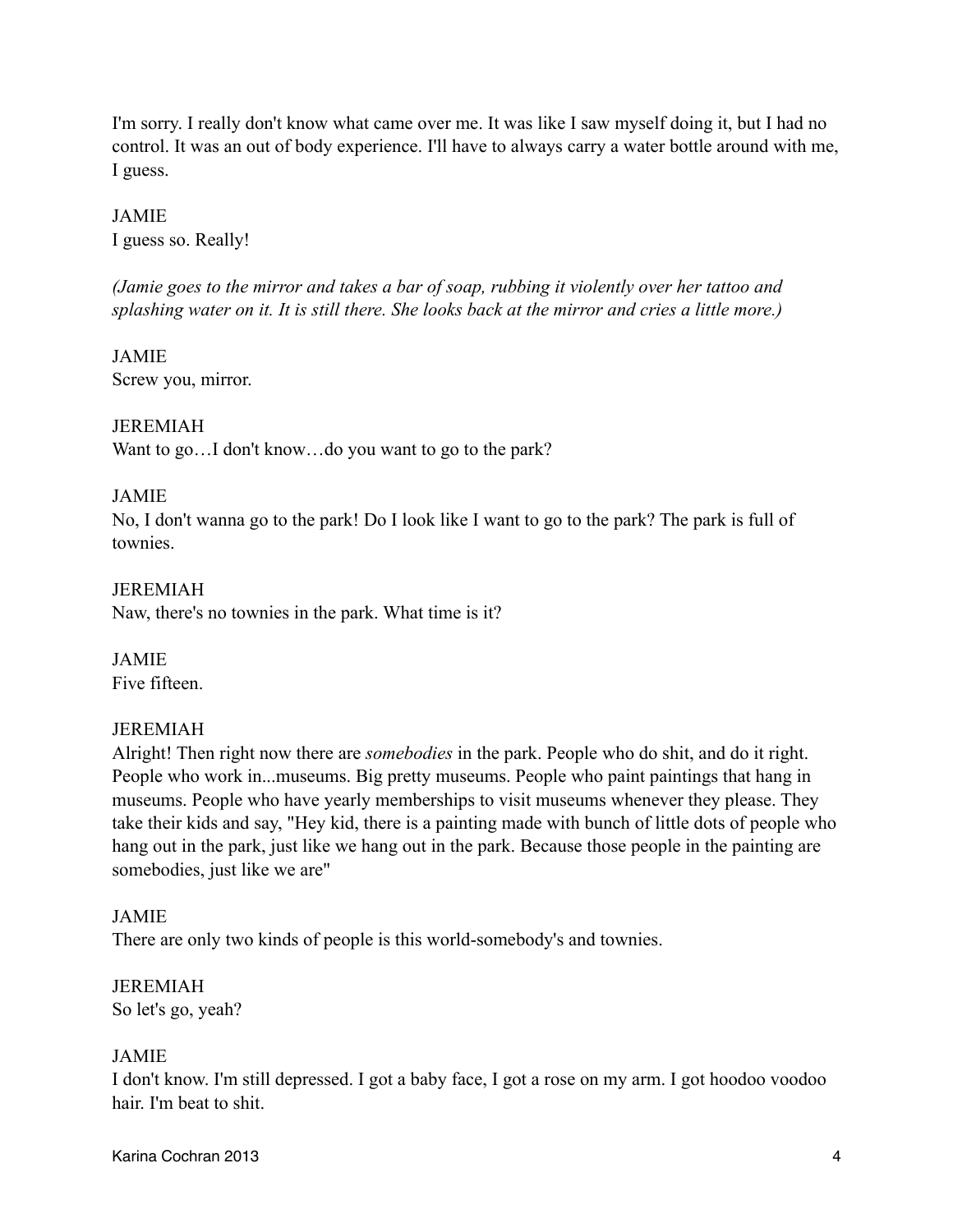JEREMIAH We need to have a little fun! We need a few laughs, for sure.

JAMIE Hey, think fast!

*(Jeremiah jumps to position, meaning he is standing up straight and rigid, ready for anything)*

JAMIE Act like...a Swan!

*(Jeremiah crawls around and squawks. Jamie laughs)* 

JAMIE Yeah! Yeah! That's good. Now act like...a hot rod!

JEREMIAH What's a hot rod?

JAMIE Just try it out!

*(Jeremiah makes a "GRRR" sound and kicks up his heels. He makes his hands in a gun shape and points it at the audience. He makes a "POW" sound, then blows the imaginary-smoke off his gun-fingers and winks at the audience.)*

JEREMIAH Grease, guns, bombs, and Chinese fireworks!

*(Jamie laughs)* 

JEREMIAH What next?

JAMIE Act like...act like you love me.

JEREMIAH I do love you.

JAMIE Act like it.

Karina Cochran 2013 5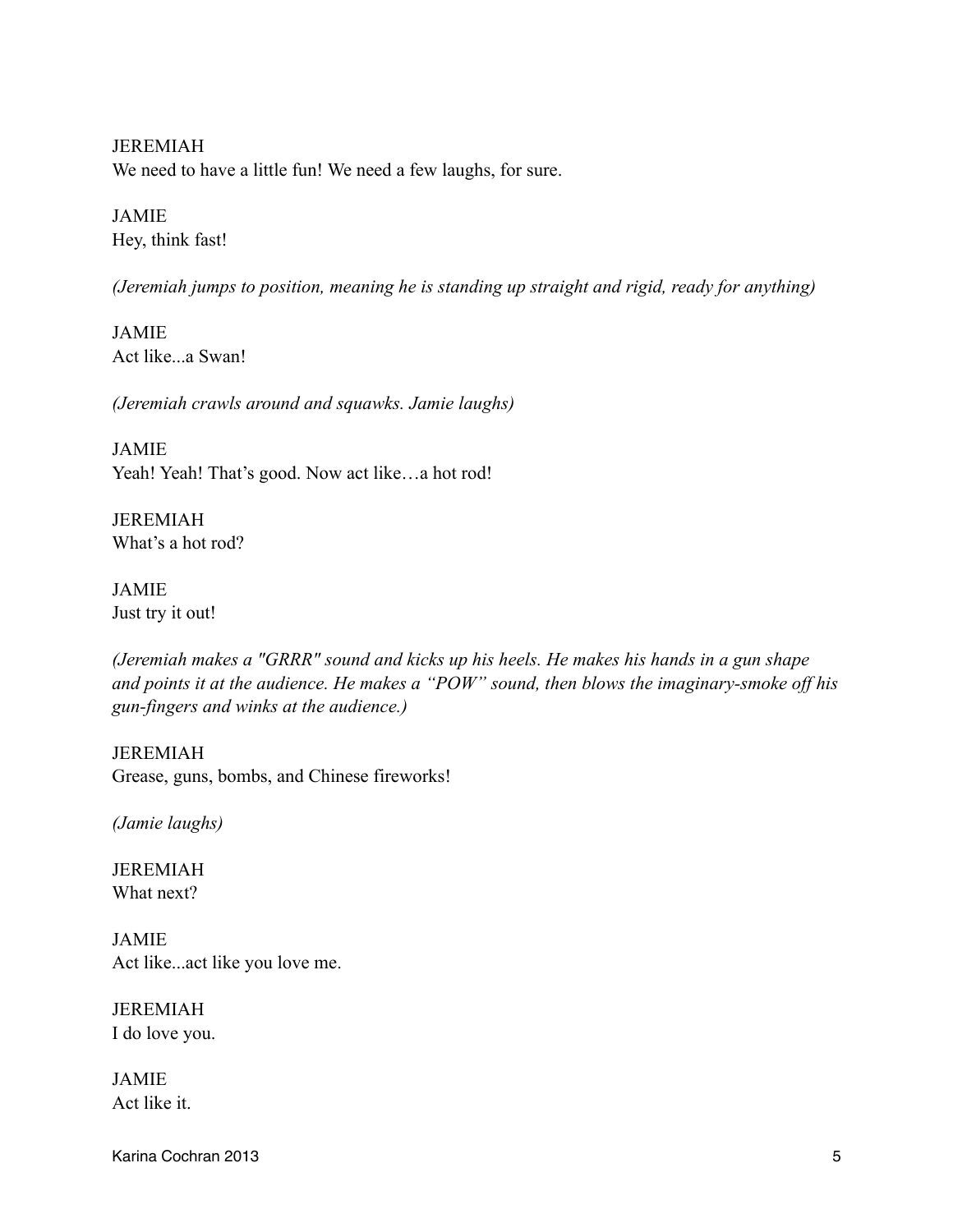*(He walks up to her and kisses her)*

JAMIE No, more!

JEREMIAH I don't know what to do!

JAMIE Just kiss me more.

*(He grabs her and kisses her more)*

JAMIE Good. Now act like you're dying.

*(He falls to his knees, gasps for air, choking and reaching up to her for help.)*

### JAMIE

Act like this is the last time you are ever going to see me and we only have these 15 seconds to be together before you dry up into a pile of gray death powder.

*(She crawls on the ground with him. He freezes. They stare at each other. Jeremiah stands up.)*

JEREMIAH I don't think I like this game any more, Jamie.

JAMIE

Oh, come on! Is that what you would say to me? That's all you have to say in your last 15 seconds?

JEREMIAH This isn't fun. I don't wanna think about that right now.

JAMIE I could do it! Look!

JEREMIAH No. I don't want to see that!

*(She coughs and sputters and pretends to die. She gasps for air and starts to cry a little. He walks up to her and hugs her)*

Karina Cochran 2013 6